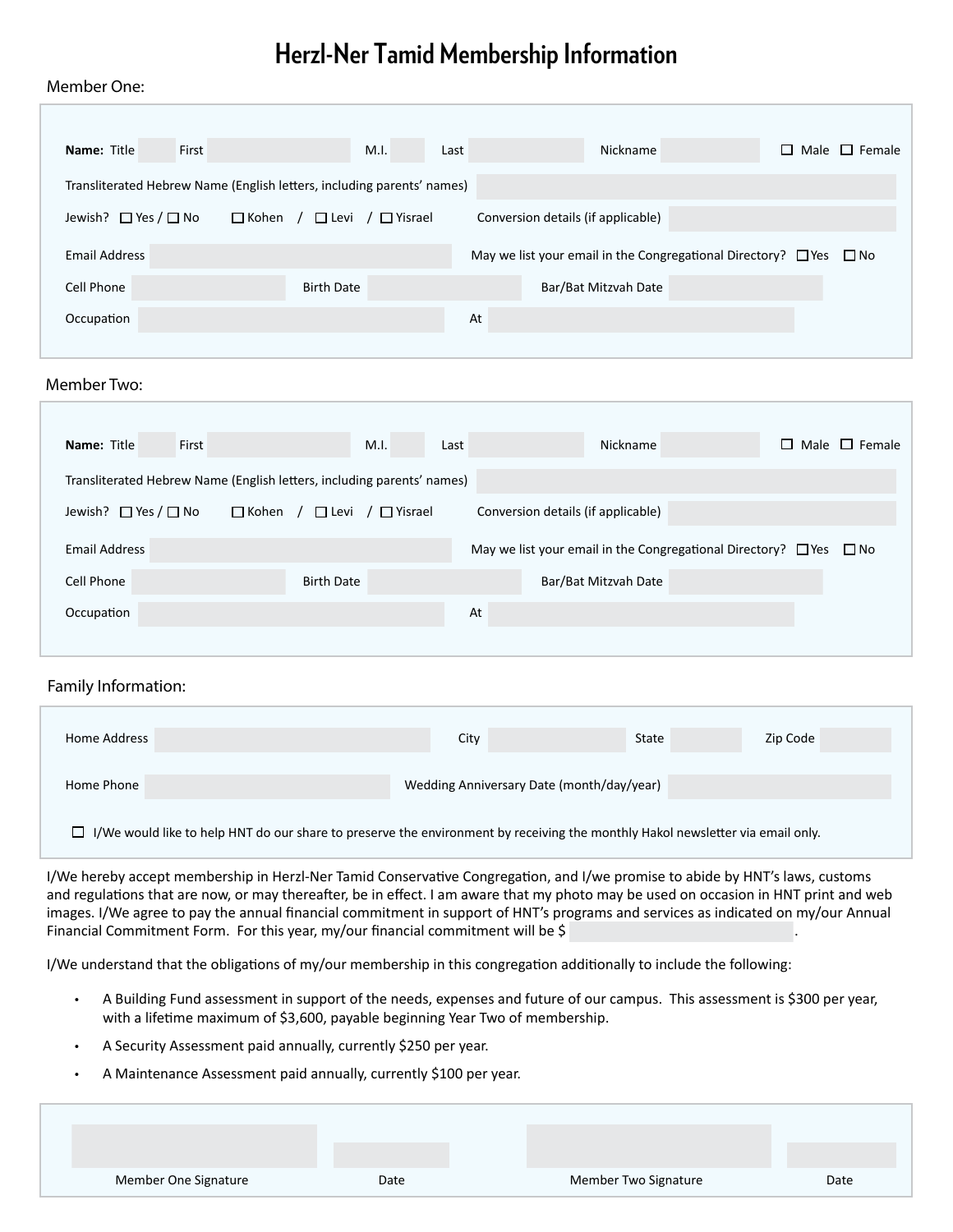## **Children's Information**

#### Child One

| First                      | Middle | Last |                   | Nickname |                      | $\Box M$ $\Box F$    |
|----------------------------|--------|------|-------------------|----------|----------------------|----------------------|
| Transliterated Hebrew Name |        |      | <b>Birth Date</b> |          | Bar/Bat Mitzvah Date |                      |
| Email                      |        |      | Secular School    |          |                      | Secular School Grade |

#### Child Two

| First                      | Middle | Last |                   | Nickname |                      | $\Box M$ $\Box F$    |
|----------------------------|--------|------|-------------------|----------|----------------------|----------------------|
| Transliterated Hebrew Name |        |      | <b>Birth Date</b> |          | Bar/Bat Mitzvah Date |                      |
| Email                      |        |      | Secular School    |          |                      | Secular School Grade |

#### Child Three

| First                      | Middle | Last |                   | Nickname |                      | $\Box M$ $\Box F$ |
|----------------------------|--------|------|-------------------|----------|----------------------|-------------------|
| Transliterated Hebrew Name |        |      | <b>Birth Date</b> |          | Bar/Bat Mitzvah Date |                   |
| Email                      |        |      | Secular School    |          | Secular School Grade |                   |

#### Child Four

| First                      | Middle | Last |                   | Nickname |                      | $\Box M$ $\Box F$    |
|----------------------------|--------|------|-------------------|----------|----------------------|----------------------|
| Transliterated Hebrew Name |        |      | <b>Birth Date</b> |          | Bar/Bat Mitzvah Date |                      |
| Email                      |        |      | Secular School    |          |                      | Secular School Grade |

#### Child Five

| First                      | Middle | Last |                   | Nickname |                      | $\Box$ M $\Box$ F |
|----------------------------|--------|------|-------------------|----------|----------------------|-------------------|
| Transliterated Hebrew Name |        |      | <b>Birth Date</b> |          | Bar/Bat Mitzvah Date |                   |
| Email                      |        |      | Secular School    |          | Secular School Grade |                   |

# **Welcome to the HNT Family!**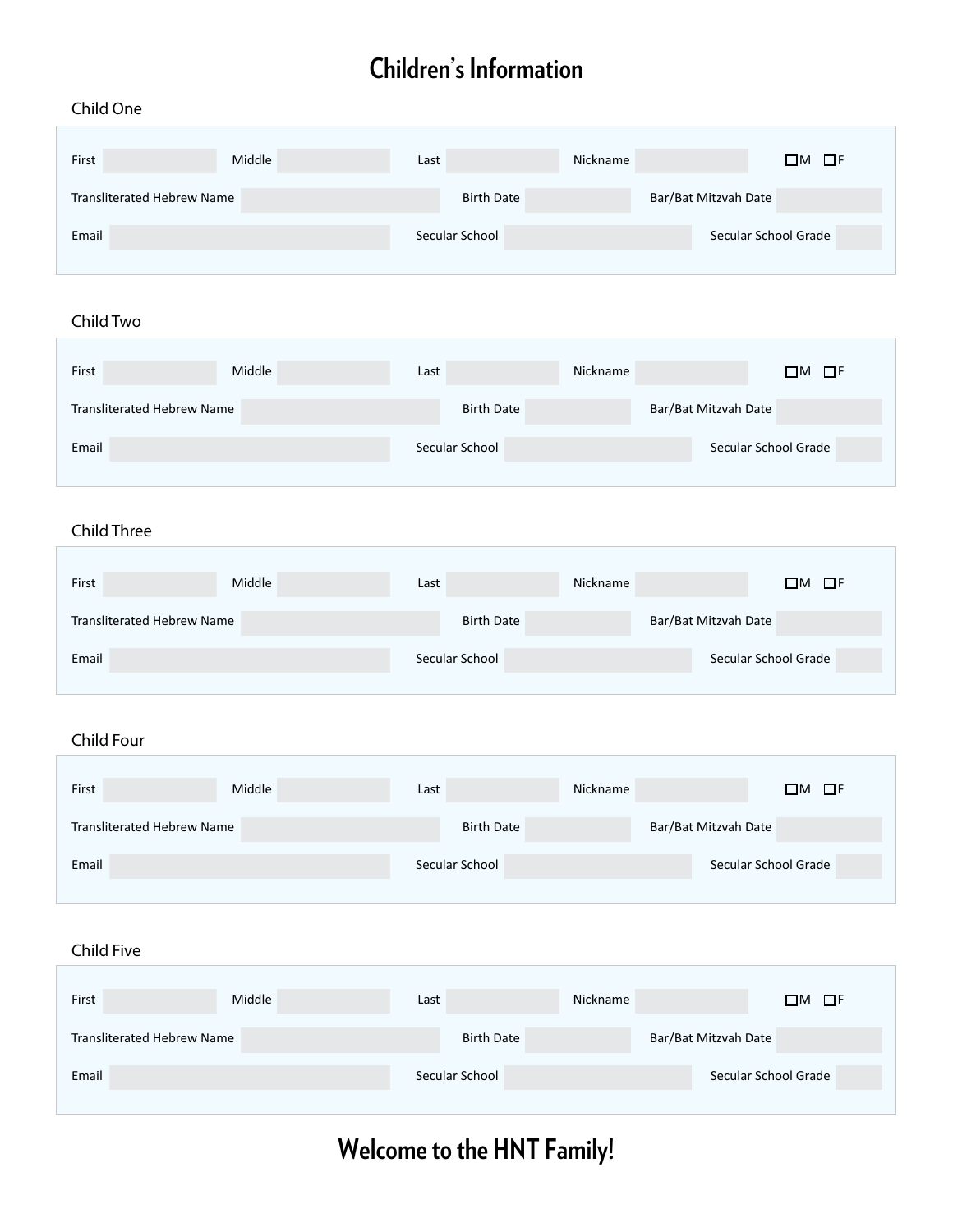### **Yahrzeit Information**

(If you need assistance filling out this form, please call the synagogue office at (206) 232-8555)

| Name of Deceased                         |                                |
|------------------------------------------|--------------------------------|
| Transliterated Hebrew Name of Deceased   |                                |
| English Date of Death (month/day/year)   |                                |
| □ Before Sundown<br>$\Box$ After Sundown |                                |
| Who is Yahrzeit Observer?                | Deceased Relation to Observer? |
|                                          |                                |
|                                          |                                |
| Name of Deceased                         |                                |
| Transliterated Hebrew Name of Deceased   |                                |
| English Date of Death (month/day/year)   |                                |
| □ Before Sundown<br>□ After Sundown      |                                |
| Who is Yahrzeit Observer?                | Deceased Relation to Observer? |
|                                          |                                |
|                                          |                                |
| Name of Deceased                         |                                |
| Transliterated Hebrew Name of Deceased   |                                |
| English Date of Death (month/day/year)   |                                |
| □ Before Sundown<br>□ After Sundown      |                                |
| Who is Yahrzeit Observer?                | Deceased Relation to Observer? |
|                                          |                                |
|                                          |                                |
|                                          |                                |
| Name of Deceased                         |                                |
| Transliterated Hebrew Name of Deceased   |                                |
| English Date of Death (month/day/year)   |                                |
| □ Before Sundown<br>□ After Sundown      |                                |
| Who is Yahrzeit Observer?                | Deceased Relation to Observer? |
|                                          |                                |

**If you would like information about a permanent Yarzheit Plaque for any of your departed loved ones, please visit h-nt.org/plaque or contact Ashley Rowland at Ashley@h-nt.org or 206-232-8555 x208.**